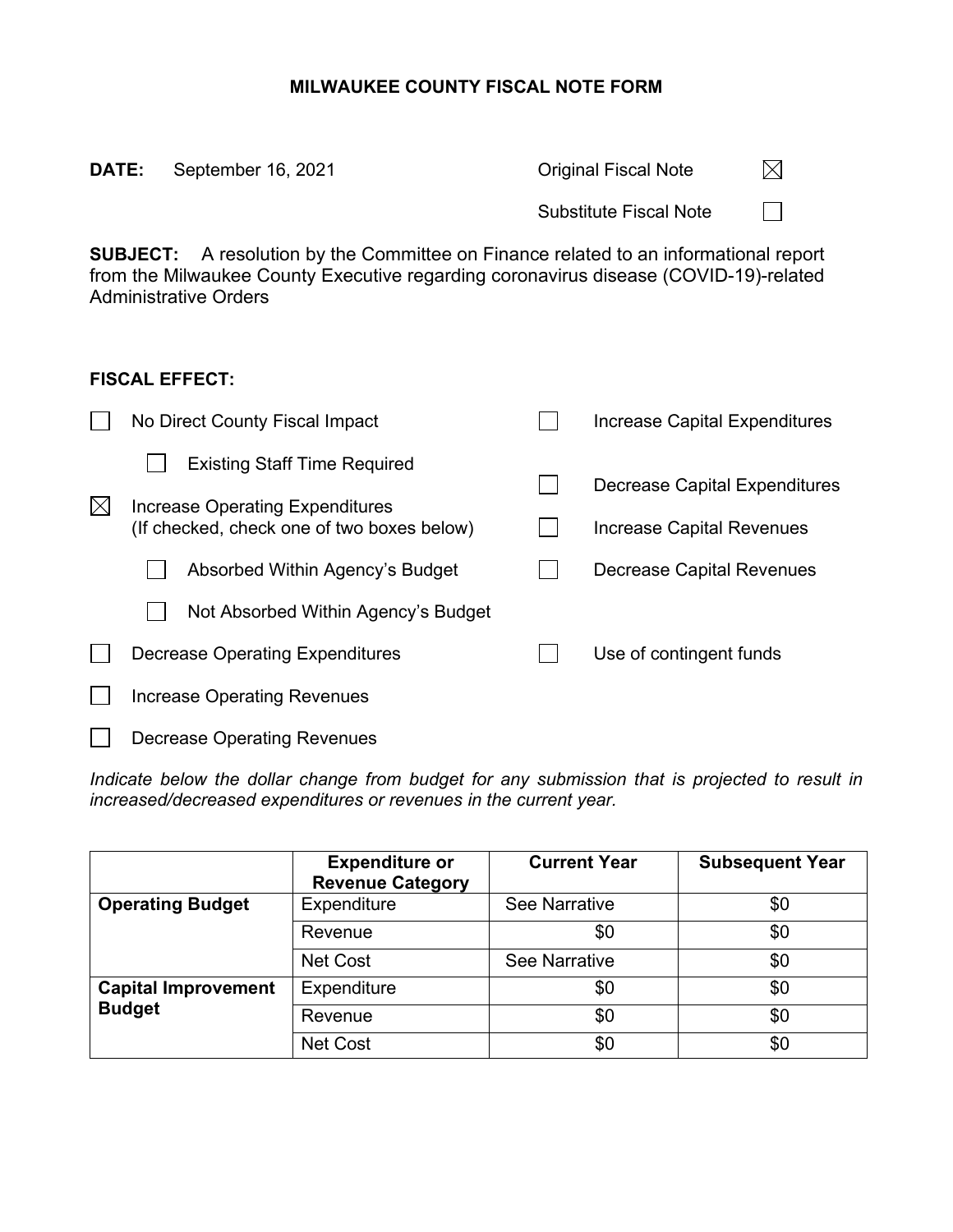## **DESCRIPTION OF FISCAL EFFECT**

## **In the space below, you must provide the following information. Attach additional pages if necessary.**

- A. Briefly describe the nature of the action that is being requested or proposed, and the new or changed conditions that would occur if the request or proposal were adopted.
- B. State the direct costs, savings or anticipated revenues associated with the requested or proposed action in the current budget year and how those were calculated. [1](#page-1-0) If annualized or subsequent year fiscal impacts are substantially different from current year impacts, then those shall be stated as well. In addition, cite any one-time costs associated with the action, the source of any new or additional revenues (e.g. State, Federal, user fee or private donation), the use of contingent funds, and/or the use of budgeted appropriations due to surpluses or change in purpose required to fund the requested action.
- C. Discuss the budgetary impacts associated with the proposed action in the current year. A statement that sufficient funds are budgeted should be justified with information regarding the amount of budgeted appropriations in the relevant account and whether that amount is sufficient to offset the cost of the requested action.If relevant, discussion of budgetary impacts in subsequent years also shall be discussed. Subsequent year fiscal impacts shall be noted for the entire period in which the requested or proposed action would be implemented when it is reasonable to do so (i.e. a five-year lease agreement shall specify the costs/savings for each of the five years in question). Otherwise, impacts associated with the existing and subsequent budget years should be cited.
- D. Describe any assumptions or interpretations that were utilized to provide the information on this form.
- A. Approval of this resolution By the Committee on Finance would affirmatively support County Executive Administrative Order 21-3v1 that, among other things, requires vaccination by October 1, 2021 against COVID-19 for employees, contractors, and those accepting employment with the County unless an exemption has been granted for medical reasons or sincerely-held religious beliefs. Administrative Order 21-3v1 also created some new incentives for employees who completed the vaccination process, including a "Vax Cash" program that authorizes a \$50 payment and "Vax Champions" that provides a \$25 payment to employees for each referral of a colleague to get vaccinated.
- B. The Administrative Order will require existing staff time for the Department of Human Resources to verify vaccination status of employees. It will also authorize payments to employees that include a one-time payment of \$50 for completing the vaccination against COVID-19 prior to December 31, 2021. The Administrative Order also authorizes payments of \$25 to employees that refer a fellow employee who is vaccinated between September 2, 2021 and December 31, 2021. According to information provided by staff in the Department of Administrative Services – Performance, Strategy and Budget, there are 4,391 eligible positions as of September 9, 2021 for the Vax Cash and Vax Champions programs. The cost estimate range for the Vax Cash program is \$109,775 (55% of employees get vaccinated) to \$219,550 (100% of employees get vaccinated). For the Vax Champions program, the cost estimate is \$2,500 (if 100 bonuses are awarded) to \$12,500 (if 500 bonuses are awarded). Therefore, the cost of the two programs, based on estimates provided by DAS-PSB, ranges from \$112,275 to \$232,050. It is anticipated that

<span id="page-1-0"></span> $<sup>1</sup>$  If it is assumed that there is no fiscal impact associated with the requested action, then an explanatory statement that justifies that</sup> conclusion shall be provided.If precise impacts cannot be calculated, then an estimate or range should be provided.

<sup>&</sup>lt;sup>2</sup> Community Business Development Partners' review is required on all professional service and public work construction contracts.